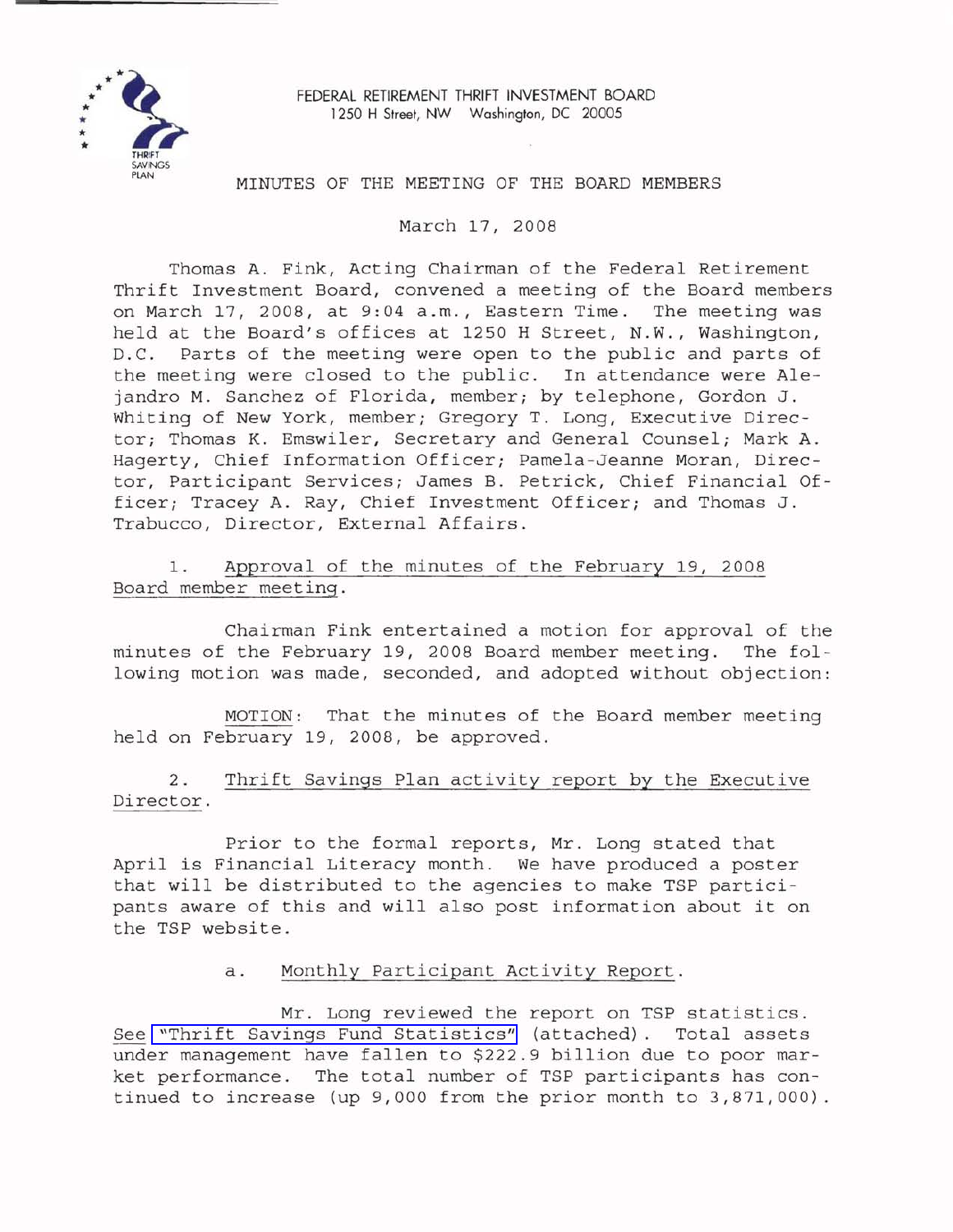The number of outstanding loans is about the same and expenses remain low. We saw an unusually large increase in the number of uniformed service participants this month (about 14,000). Mr. Sanchez mentioned that he was pleased to see that the Navy's active duty participation rate was over 50 percent and that the participation rates for the other services were all over 25 percent.

Mr. Long updated the members on interfund transfer activity. He gave the members <sup>a</sup> memorandum he had provided to the Employee Thrift [Advisory](http://www.frtib.gov/pdf/minutes/MM-2008Mar-Att2.pdf) Council (attached) and noted that the Agency has published <sup>a</sup> proposed interfund transfer regulation and that we were currently receiving and evaluating comments related to that proposed regulation. Pursuant to the previously published interim regulation, we advised 3,775 participants that, unless they made no more than three interfund transfers in February, they might be required to submit their interfund transfer requests by mail. All but 549 of this group complied with this notice. Mr. Sanchez stated that, with approximately four million participants, to have all but <sup>549</sup> voluntarily stop demonstrates that the Agency has done an outstanding job in educating participants about the need to decrease this activity in order to reduce costs. Chairman Fink asked whether there have been any complaints about the interim 1FT policy. A few participants have complained and we have received about a dozen constituent inquiries that have been for- . warded to us from members of Congress.

## b. Monthly Investment Performance Report.

Ms. Ray reviewed the March 7, 2008 [memorandum](http://www.frtib.gov/pdf/minutes/MM-2008Mar-Att3.pdf) (attached), entitled "February 2008 Performance Review - G, F, C, S, I, and L Funds."

She noted that the International Fund underperformed its index by <sup>211</sup> basis points due to fair value adjustments. Sixty-two basis points were due to <sup>a</sup> reversal of <sup>a</sup> fair value adjustment last month. These large adjustments are due to market volatility, but they revert to normal the day after <sup>a</sup> fair value adjustment. She was pleased to report that, despite continued volatility, the dollar amounts traded in the equity funds were much lower in February than in January and were lower than any month in 2007. <sup>F</sup> Fund trading activity was higher than many months in 2007, but was approximately \$1 billion less than in January. Trading in the C Fund and S Funds were both more than \$1 billion lower than January. Trading in the <sup>I</sup> Fund was under \$1 billion for the first time in many months. These re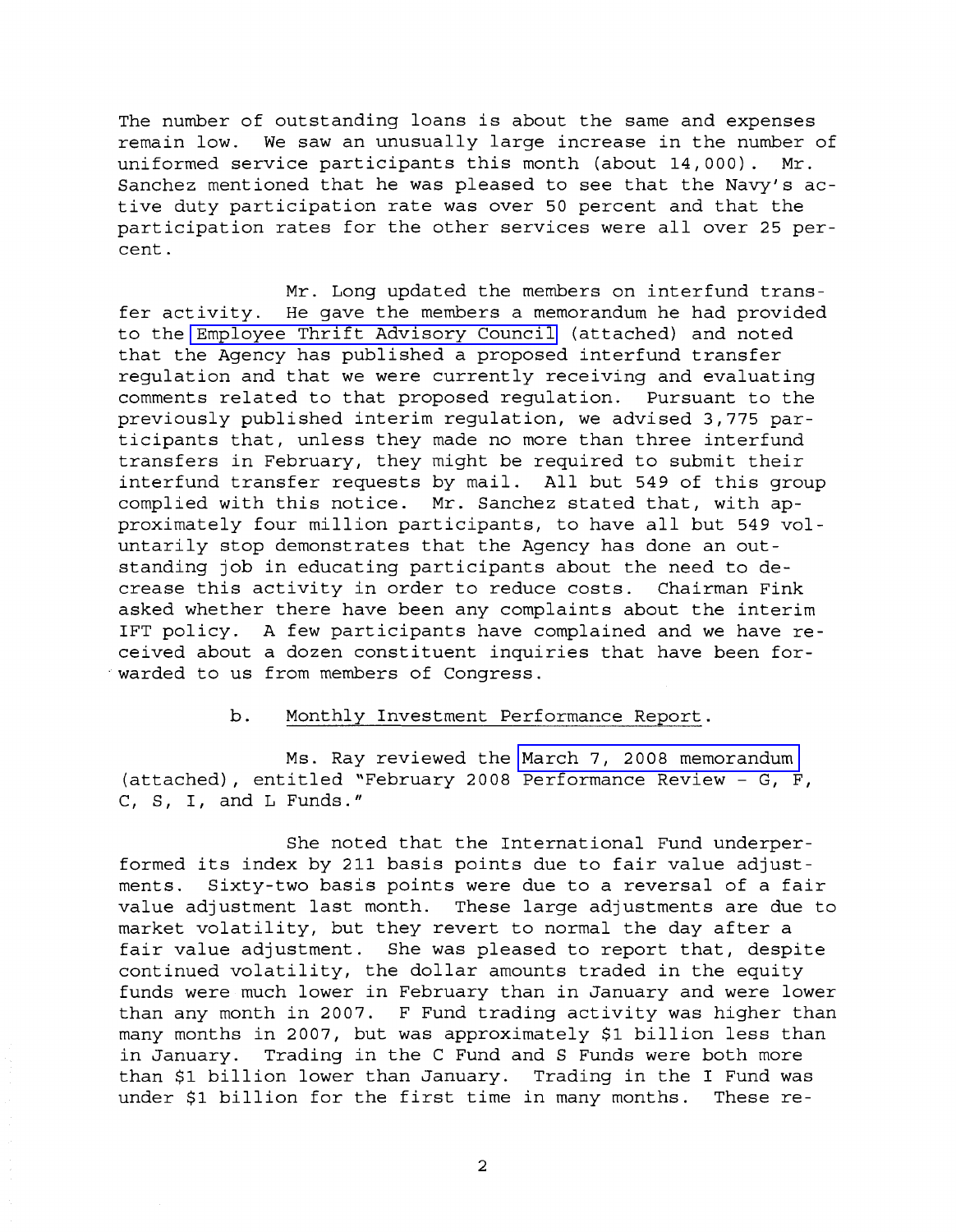ductions are likely attributable to both publicity regarding limiting interfund transfers and to large amounts having been transferred into the G Fund and remaining invested there.

All the equity funds posted negative returns in January. All funds are tracking very closely to BGI's funds. The <sup>L</sup> Funds all posted negative returns in January, but none were down nearly as much as the <sup>C</sup> Fund. Year-to-date, all <sup>L</sup> Funds have outperformed all equity funds. Since inception, all <sup>L</sup> Funds have outperformed all underlying funds with the exception of the <sup>I</sup> Fund. Mr. Long noted that, even though these have been times of poor market performance, it was good that the <sup>L</sup> Funds were performing as expected. Transfers into the G Fund decreased from \$4.4 billion in January to \$810 million and money was transferred into the L Funds in February, reversing the outflow in the previous month. Mr. Long added that the transfers in January reflected <sup>a</sup> flight to quality. We now have 575,000 participants with money invested in the L Funds.

Chairman Fink asked about BGI's securities lending program. He said he knows BGI provides collateral, but he was concerned this might not be adequate when the markets are so volatile. Ms. Ray replied that the collateral is very high quality and that more than <sup>90</sup> percent of it is cash. Chairman Fink pointed out that the value of Bear Stearns went from \$3 or \$4 billion to approximately \$200 million overnight. He asked for, and was promised, <sup>a</sup> memorandum from BGI explaining their approach to evaluating counterparty risk in these volatile times and whether they are taking extra precautions.

c. Legislative Report.

Mr. Trabucco reported that Congress was in recess but would reconvene in April. They will convene a four month legislative session and will need to complete most of their work during this session due to the upcoming national party conventions. Mr. Sanchez asked what type of legislative activity Mr. Trabucco expected Congress to undertake during this session and was told mostly appropriations.

## 3. Closed session.

On a vote taken by the Secretary before the meeting, the members closed the meeting at 9:33 for a discussion of procurement and personnel matters.